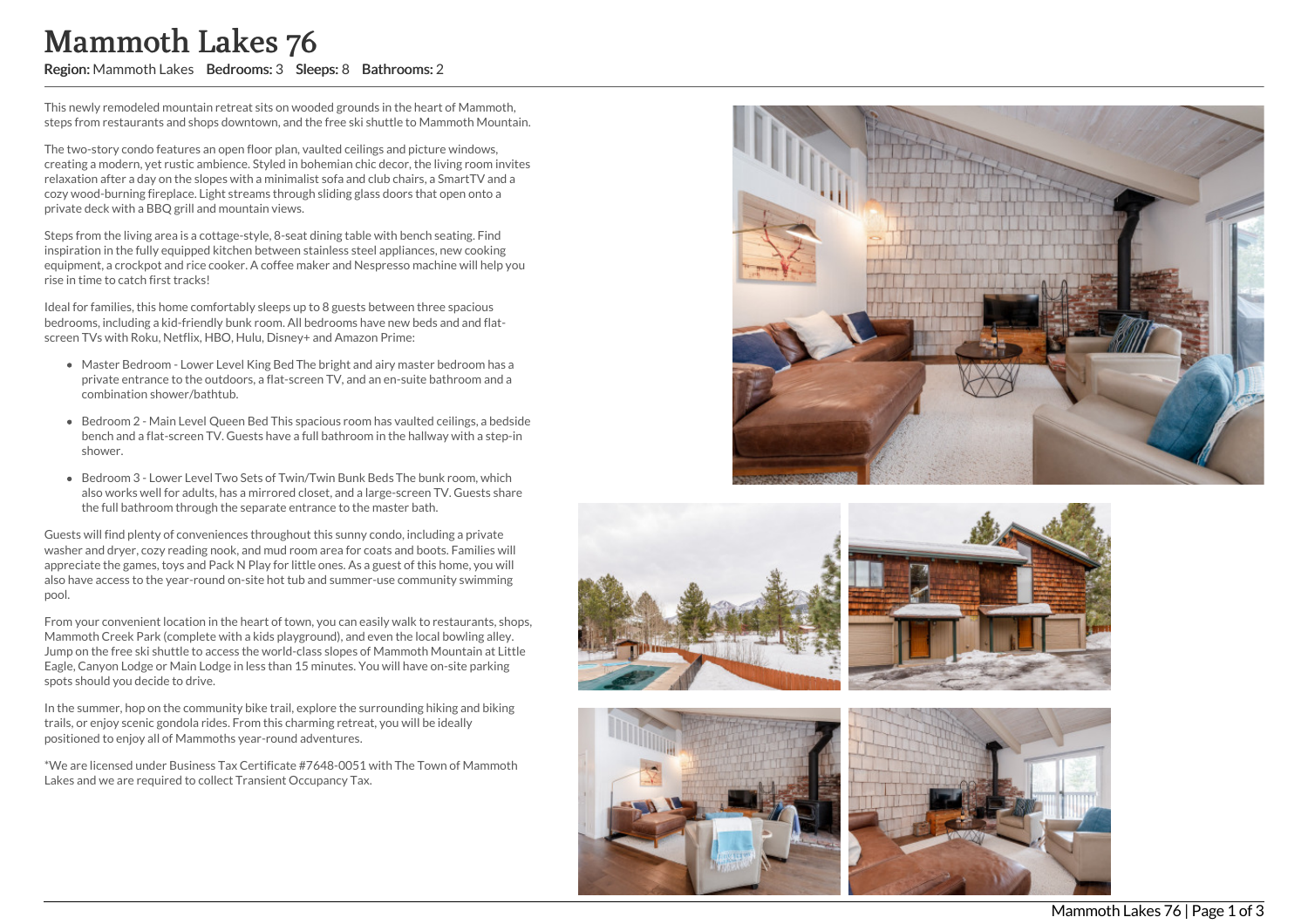







製版